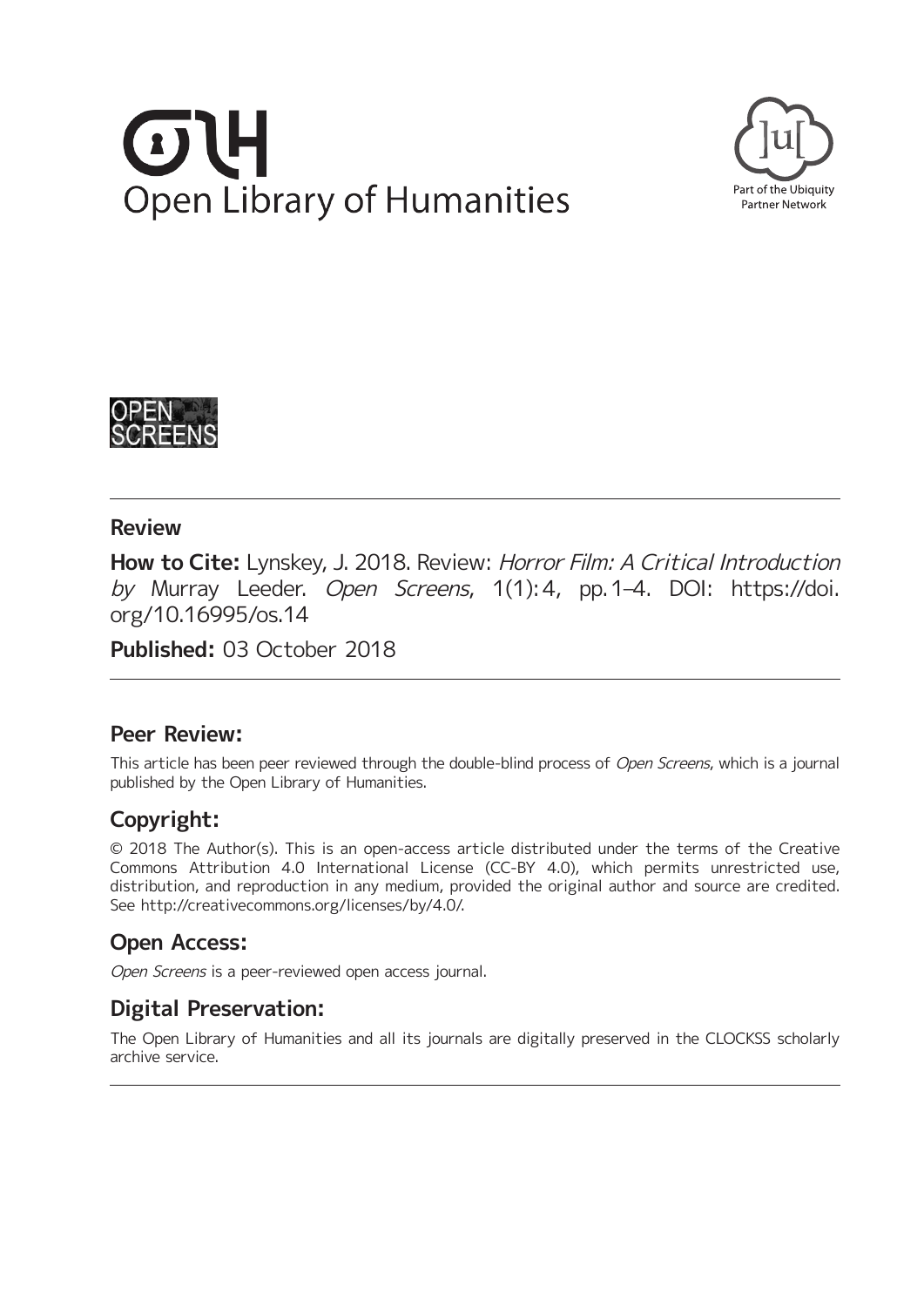

### **REVIEW**

# Review: Horror Film: A Critical Introduction by Murray Leeder

### John Lynskey

School of Literatures, Languages and Cultures, University of Edinburgh, GB [S1580812@sms.ed.ac.uk](mailto:S1580812@sms.ed.ac.uk)

This is a book review of Horror Film: A Critical Introduction by Murray Leeder, a comprehensive yet concise introductory guide to horror cinema.

**Keywords:** horror; horror cinema; horror film

### **Horror Film: A Critical Introduction by Murray Leeder. London: Bloomsbury Academic, 2018. 276 pp**

Murray Leeder's newest book is a condensed yet comprehensive overview of the horror film written as part of the Bloomsbury Film Genres Series. While Leeder claims the book acts as a "non-specialist reader," (1) it provides a well-developed reference guide for even the most experienced scholars and horror fans.

Leeder, a professor in Communication, Media and Film at the University of Calgary, Alberta, is known for his previous research in the genre, including an analysis of *Halloween* from Auteur Publishing (2013) and *The Modern Supernatural and the Beginnings of Cinema* (2017). While these texts offer a more specific analysis of horror subjects, this critical introduction easily demonstrates Leeder's breadth of knowledge and research in the field.

The first three chapters give an overview of horror film history with Chapter One: '1895–1938: Horror's Process of Genrification,' Chapter Two: '1939–1973: Horror and the Crisis of Rationality' and Chapter Three: '1974 to present: High and Low.' The next three chapters discuss critical approaches to horror, divided into the what ('What is Horror?'), why ('Mind and Body: The 'Why' of Horror?') and who ('Horror Audiences, Critics and Censors'). Finally, the third set of chapters considers the aesthetics and technologies of the horror film: 'Shocking and Spooky Sounds,'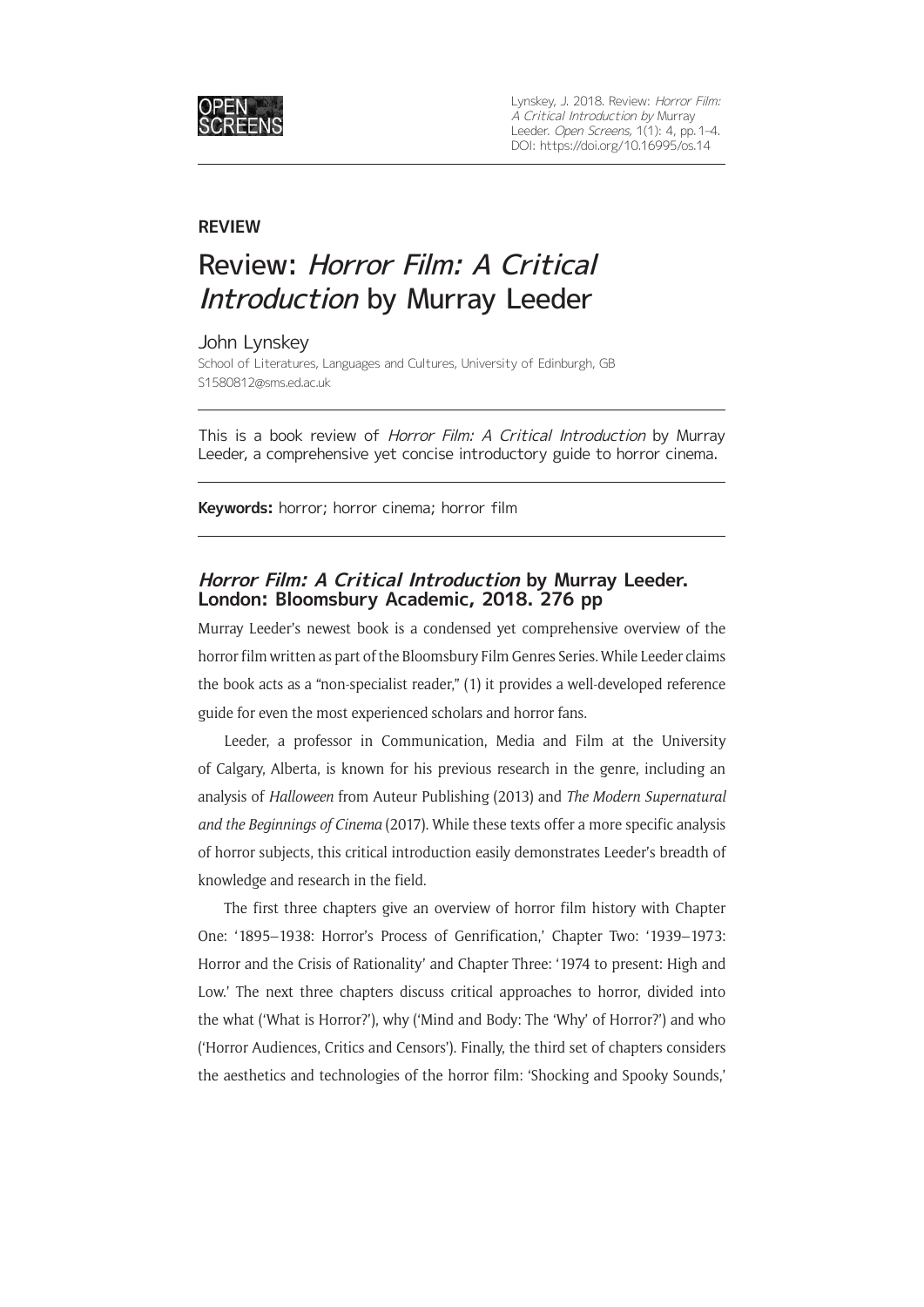'Colours of Fear,' and 'Digital Horrors.' This overview is strongly logical, beginning with an overview of horror film history, focusing then on the analysis surrounding horror and research in the field, and ending with its aesthetic construction.

The book is incredibly concise, with each chapter split into sections that elaborate in more specific detail. However, the continuity and cohesion of the material analysed, as well as Leeder's fluid writing style, keeps the chapters from feeling uneven. The first three horror film history chapters cover an incredibly broad scope (over 120 years) of horror cinema and its beginnings. Leeder manages to keep this history concise yet comprehensive by separating the history into logical periods. Chapter One discusses horror's 'genrification' and how it came to be established as a known cinema genre, beginning with a discussion of German Expressionism and Robert Wiene's *The Cabinet of Dr*. *Caligari* (1920), and ending with Universal's Hollywood monsters (*Dracula*, *Frankenstein*) in the Golden Age of the 1930s. Chapter Two discusses horror cinema during the Second World War (its rationale and production during a time of real-life horror) and ends with the success of *The Exorcist* in 1973: "a very conservative parable on the importance of faith in a fallen world told through the prism of the horror film." (58) Chapter Three covers horror cinema from 1974 to present day, beginning with the dawn of the slasher film and ending with newer trends in horror from Blumhouse Pictures and the Oscar-winning film, *Get Out* (2017).

The construction of the book and its engagement with horror in such an expansive way, across all areas of research, is ultimately how the book succeeds in its originality. More frequently, introductory books on horror cinema cover a logical timeline and then elaborate on more precise case studies (see *The Horror Film: An Introduction* by Rick Morland, 2006), or focus more specifically on horror cinema from a particular country and its industry (see *Contemporary British Horror Cinema: Industry*, *Genre and Society* by Johnny Walker, 2015). Leeder's book covers a historical timeline while also comprising its growing field of research and the way horror has changed artistically and technologically, never particularising to the point of digression.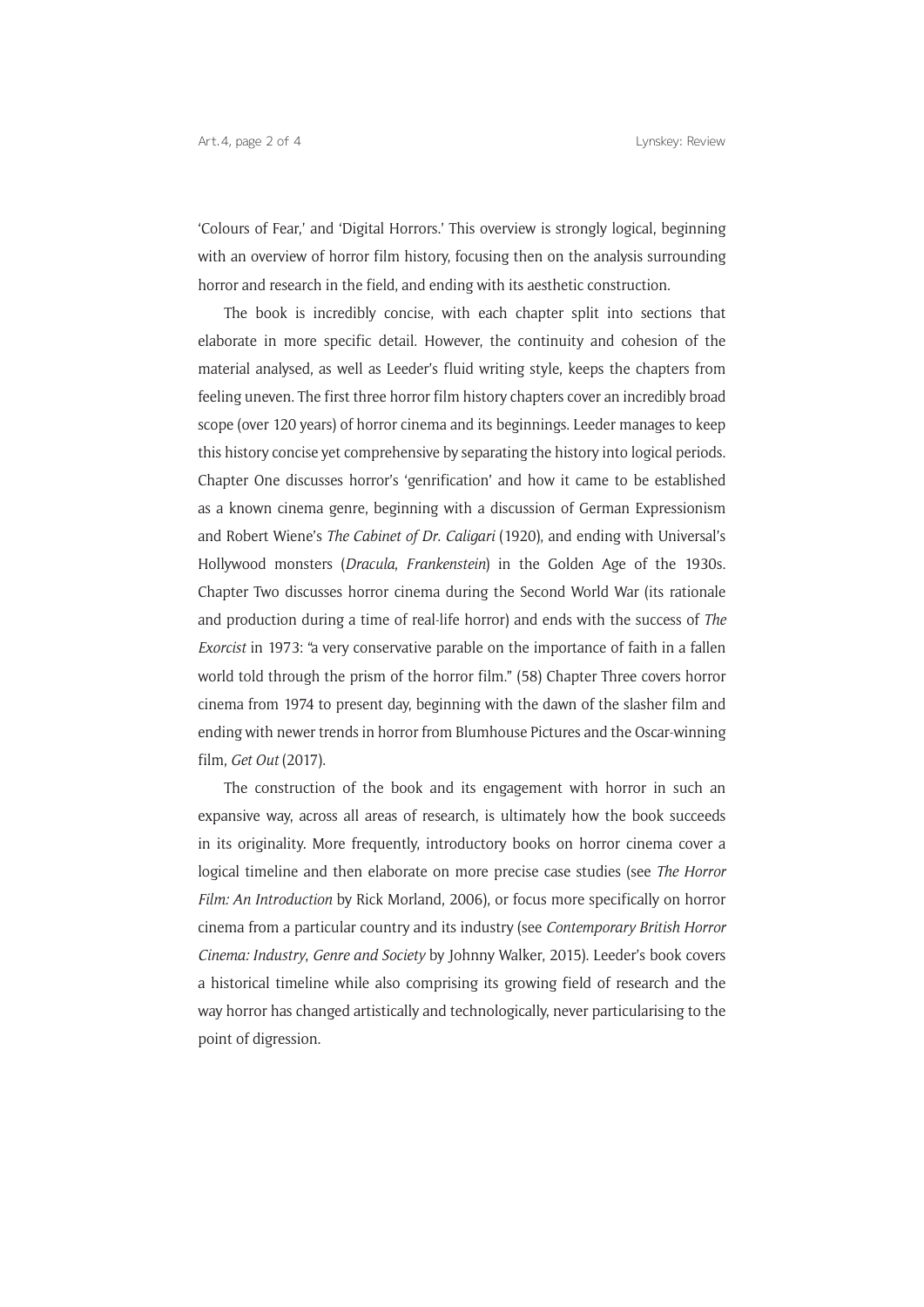Leeder specifies that the text offers a "broadly Anglo-American-centred treatment" (2) of the horror genre, with some discussion of German, British, Japanese, and Canadian horror cinema featured throughout. This discussion includes Britain's Hammer Horror and its cycle of Dracula movies starring Christopher Lee, Canada's *Black Christmas* as a predecessor to the slasher film, and the cycle of Japanese horror ('I-horror'). Still, the book centres on the American side of horror cinema, which causes a scanter focus on the sections that cover horror cinema in Europe and elsewhere. This focus is understandable, considering the wide span of cinema Leeder had to include in this slim volume, and the book meets the expectation of being 'introductory' and everything that entails.

While the introductory material negotiates mainly US horror cinema, Leeder does, however, make a point of including more specific (and sometimes more obscure) areas of academic research. For instance, in the chapter on horror audiences, Leeder analyses everything from youth audiences to different types of horror fandoms, including cult horror fans and queer audiences. These different research areas in horror can often be a dense and challenging landscape to navigate, but Leeder provides information on these simplistically and effectively without reducing their scope.

In navigating the crowded landscape of horror cinema and research within the genre, *Horror Film: A Critical Introduction* makes for an accessible reference guide to add to one's bookshelf—a text to flip through and find a swift piece of information for a research paper, or to read from cover (or bit by bit) to cultivate a potential interest in horror cinema. The book is by no means dense and offers an incredibly readable guide without jargon and pretentious language. It also works well as potential research or a creative starting point, one that could lead to a new area of exploration for a seasoned horror scholar or filmmaker.

### **Competing Interests**

The author has no competing interests to declare.